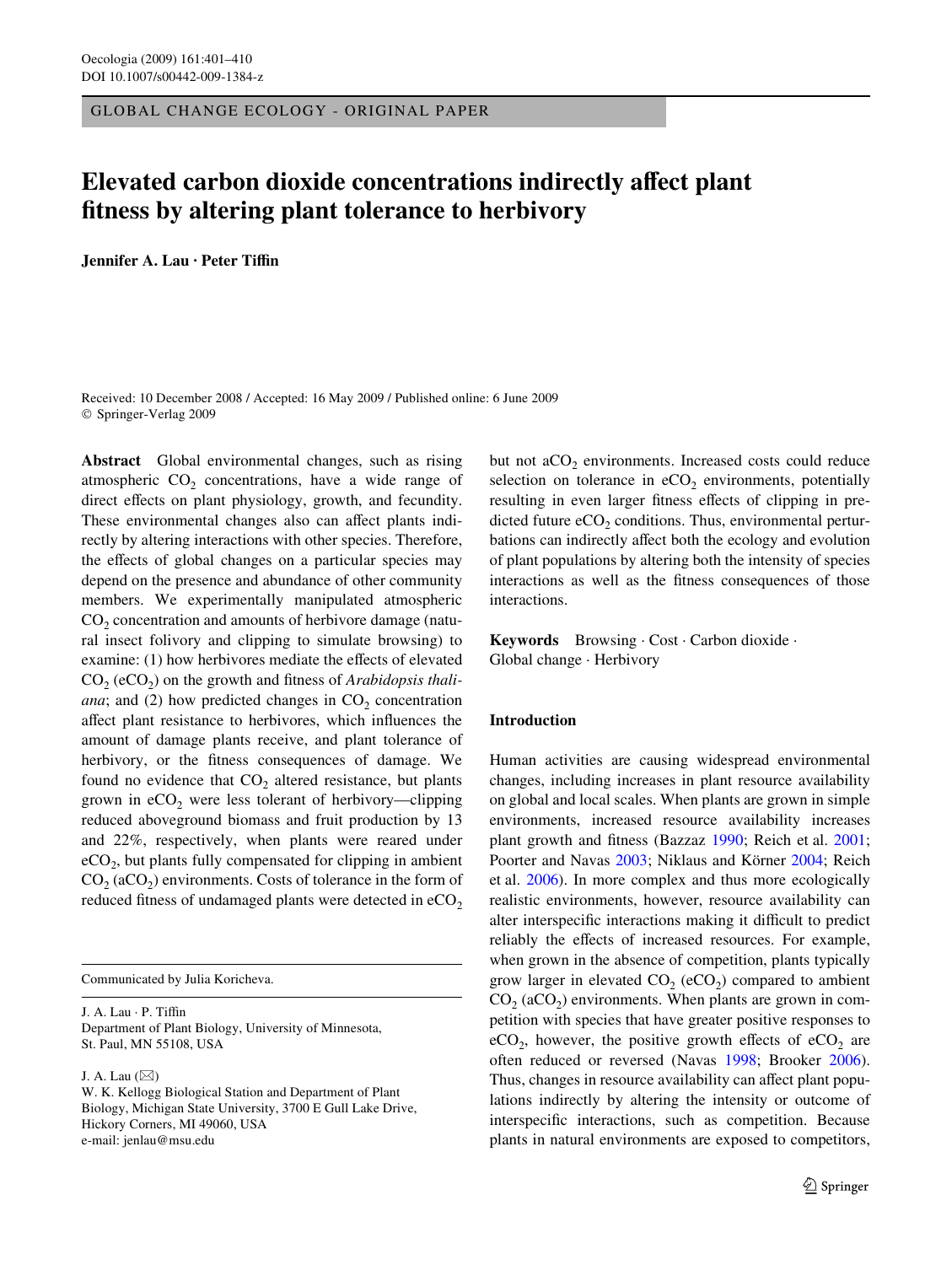herbivores, pathogens, and mutualists, understanding the indirect effects of increased resource availability is necessary for estimating the full impact that ongoing environmental changes will have on plant populations.

Elevated atmospheric  $CO<sub>2</sub>$  concentrations typically increase plant C:N ratios and can alter the concentrations of defensive compounds in plant tissues (reviewed in Bezemer and Jones [1998;](#page-8-2) Coviella and Trumble [1999](#page-8-3); Stiling and Cornelissen [2007\)](#page-9-5). Because herbivore preference and performance are often tightly linked to foliar quality (Scriber and Slansky [1981](#page-9-6)), these physiological changes may be expected to alter plant resistance to herbivores and pathogens. Numerous studies have reported that plants are more susceptible to natural enemies under  $eCO<sub>2</sub>$  concentrations, although decreased damage has been observed (reviewed in Bezemer and Jones [1998;](#page-8-2) Stiling and Cornelissen [2007](#page-9-5)). All else being equal, changes in susceptibility would be expected to reduce plant fecundity, because increased susceptibility would mean increased herbivore damage, which frequently causes reductions in plant fitness. It is unlikely, however, that all else will be equal in  $eCO<sub>2</sub>$  compared to  $aCO<sub>2</sub>$  environments. In particular, changes in resource availability may alter the effect herbivore damage has on plant growth and reproduction, i.e., tolerance (reviewed in Wise and Abrahamson [2007\)](#page-9-7). If increased concentrations of  $CO<sub>2</sub>$  increase plant tolerance to herbivores, then herbivore damage will have reduced effects on plant fitness. By contrast, if tolerance is lower in  $eCO<sub>2</sub>$  environments then herbivores may have a greater effect on plant fitness and population sizes, even if susceptibility to herbivores is unchanged. In this manner, indirect effects of global change on populations can result from both changes in the likelihood or intensity of species interactions and changes in the fitness consequences of those interactions (e.g., changes in resistance and tolerance, respectively).

While the physiological mechanisms and traits underlying plant tolerance to herbivory are poorly understood, mobilizing resources from storage organs, altering allocation patterns, and altering resource acquisition are all potentially important (Strauss and Agrawal [1999](#page-9-8); Stowe et al.  $2000$ ; Tiffin  $2000$ ). As a result, tolerance is expected to depend heavily on resource availability. Three hypotheses have been put forth to explain how resource availability should influence the effect herbivore damage has on plant fitness. The compensatory continuum hypothesis (CCH) predicts that plants growing in resource-rich environments have more resources available for regrowth following damage and thus should have greater tolerance than plants growing in poorer resource environments (Maschinski and Whitham [1989](#page-9-11); see also Whitham et al. [1991;](#page-9-12) Hawkes and Sullivan [2001\)](#page-8-4). The growth rate model (GRM) assumes that plants grown in stressful environments typically grow slower than their innate maximum growth rate and thus

should be more able to compensate for lost tissue (i.e., have higher tolerance) in lower resource environments (Hilbert et al. [1981](#page-8-5); see also Alward and Joern [1993;](#page-8-6) Hawkes and Sullivan [2001\)](#page-8-4). Finally, the limiting resource model (LRM) predicts that the effect of resource availability on tolerance will depend on whether the focal resource is the major limitation on plant fitness and whether herbivory affects the availability or acquisition of this resource versus alternate resources (Wise and Abrahamson [2005\)](#page-9-13). To date, the LRM has most empirical support—a recent survey of published studies (Wise and Abrahamson [2007\)](#page-9-7) showed that 39 of 41 studies detected evidence that resources altered the effects of folivore damage on plant growth or fecundity in ways that were consistent with the LRM. Because  $CO<sub>2</sub>$  is a limiting resource and removal of above-ground tissue by herbivores is expected to reduce  $CO<sub>2</sub>$  assimilation, the LRM predicts greater plant tolerance in  $eCO<sub>2</sub>$  compared to  $aCO<sub>2</sub>$ environments (see Box 1 in Wise and Abrahamson [2007;](#page-9-7) Marshall et al. [2008](#page-8-7)). The CCH also predicts greater tolerance in  $eCO<sub>2</sub>$  than  $aCO<sub>2</sub>$  environments, whereas the GRM predicts reduced tolerance when plants are grown in  $eCO<sub>2</sub>$ environments.

The primary objectives of this experiment were to characterize herbivore-mediated indirect effects on plant growth responses to elevated atmospheric  $CO<sub>2</sub>$  concentrations and, reciprocally, how  $eCO<sub>2</sub>$  affects plant resistance and tolerance to herbivory. Specifically, we tested the prediction that higher concentrations of  $CO<sub>2</sub>$  increase tolerance to herbivore damage and examined whether  $eCO<sub>2</sub>$  alters the amount of folivore damage plants incur (resistance). We also investigated how  $eCO<sub>2</sub>$  alters the expression of genetic variation for tolerance and the costs of tolerance—both of which may impact the evolution of tolerance. We accomplished these objectives by investigating the effects of folivory and clipping (to simulate apical meristem damage from mammalian browsing) on the growth and reproduction of 1,300 plants from 18 *Arabidopsis thaliana* accessions, grown in aCO<sub>2</sub> or  $eCO<sub>2</sub>$  environments in an existing free air carbon dioxide enrichment (FACE) experiment.

# **Materials and methods**

To investigate how herbivores influence the effects of rising atmospheric CO<sub>2</sub> concentrations on *Arabidopsis thaliana* growth and fitness, we used a  $2 \times 2 \times 2$  split–split-plot experimental design, in which atmospheric  $CO<sub>2</sub>$  concentration was manipulated on whole plots (hereafter "rings"), and insecticide (to manipulate insect herbivory) treatments were applied to sub-plots (hereafter "blocks"). Clipping treatments were applied to randomly selected plants from each accession growing in each  $CO_2 \times$  herbivory treatment. FACE was used to manipulate atmospheric  $CO<sub>2</sub>$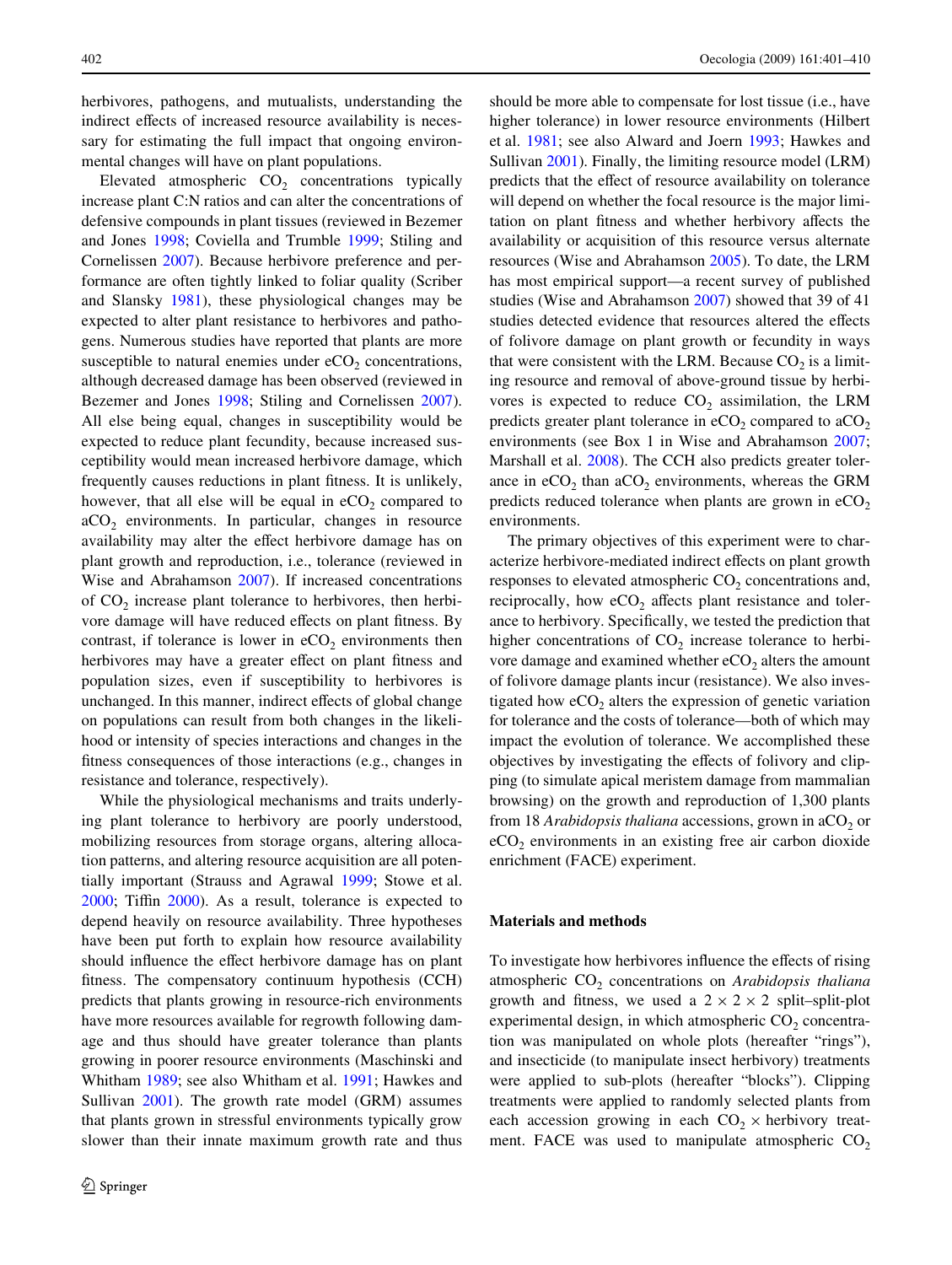concentrations; concentrations in each  $eCO<sub>2</sub>$  ring were maintained at ca. 560 p.p.m. by surrounding the ring with an array of pipes that blew air enriched with  $CO<sub>2</sub>$ . aCO<sub>2</sub> (ca. 378 p.p.m.) rings were surrounded by a similar pipe structure, but the air blown into the ring was not enriched with  $CO<sub>2</sub>$ . There were three replicate rings per  $CO<sub>2</sub>$  treatment. The  $CO<sub>2</sub>$  treatments were applied during daylight hours throughout the duration of the experiment [see Reich et al.  $(2001)$  $(2001)$  for more information on  $CO<sub>2</sub>$  manipulation].

The amount of insect herbivory was manipulated with insecticide or water control treatments applied to four blocks per ring. Insecticide treatments were maintained by spraying two blocks (54 plants in each block) per ring with the generalist insecticide Sevin (Bayer CropScience, RTP, N.C.) and the remaining two blocks with an equal amount of water as a control. While not tested on *A. thaliana*, Sevin has no detectable direct effects on plant growth or fitness in other plant taxa (Lau and Strauss [2005\)](#page-8-8). Insecticide treatments were applied every 2–4 weeks throughout the growing season, depending on rainfall. Clipping treatments (control or clipped) were applied to randomly selected individuals by clipping the main stem and half of the side stems 1 cm above the base of the stem  $1-2$  days after flowering to simulate apical meristem damage caused by small mammals (Weinig et al. [2003](#page-9-14)). There were nine replicates per accession per clipping  $\times$  insecticide  $\times$  CO<sub>2</sub> treatment  $(n = 162 \text{ plants per treatment}).$ 

# Plant genotypes and measurements

We sowed seeds from 18 different *A. thaliana* accessions into separate flats that had been bottom-watered to saturation. *A. thaliana* accessions were originally obtained from the *Arabidopsis* Biological Resource Center, The Ohio State University and were provided to us by M. T. Brock (University of Wyoming). These accessions had been collected from across the European range of *A. thaliana.* Flats were placed in a  $4^{\circ}$ C cold room, and 2 days later the flats were moved to a greenhouse where the seeds germinated. After most seeds had germinated, we transplanted seedlings singly into 164-ml conetainers (Ray Leach Conetainers; Stuewe  $& Sons, Corvallis, Ore.)$  that had been filled with potting mix (Sunshine Mix no. 5; Sun Gro Horticulture Canada, Alberta). Two days later on 14 June 2006 we measured rosette diameter to use as a size covariate to control for differences in early growth, before  $CO<sub>2</sub>$  and insecticide treatments were applied. Inclusion of pre-treatment diameter as a covariate in analyses did not, however, affect the results, so for simplicity, we present results only from analyses that did not include initial rosette diameter. That same day, we placed each conetainer into a randomly assigned location within each block in each  $CO<sub>2</sub>$  ring (three plants per accession per block = 72 plants per accession). After

being placed in the field, plants were bottom-watered as needed, so that all plants were able to soak up similar amounts of water.

On 26 June 2006, before any plants were clipped, we measured rosette diameter and calculated the proportion of leaves with insect herbivore damage. Plants began flowering on 26 June, and we censused for flowering every other day throughout the growing season. For clipped plants, we also recorded the date on which they re-flowered. Between 7 July and 6 August, we harvested each plant as it senesced and fruits on the main stem began to dehisce. Harvesting in this way, rather than harvesting all plants on a specific date, allowed each plant to complete its entire life cycle and senesce naturally. After harvest, we measured height, and counted the number of stems and fruits produced. Aboveground biomass estimates were obtained after drying plants for at least 2 days at 60°C.

### Statistical analyses

We used mixed model ANOVA (PROC MIXED; SAS Institute 2001) to test whether  $CO<sub>2</sub>$  influences levels of insect herbivory, plant growth, or fitness effects of herbivory. The model included  $CO<sub>2</sub>$ , insecticide treatment, clipping treatment and all interactions as fixed factors. Ring nested within CO<sub>2</sub> treatment, block nested within ring, accession, and all interactions between accession and the fixed factors were included as random factors. Significance of random factors was assessed by comparing the likelihood ratio statistic to a  $\chi^2$  distribution with 1 *df*. Insect herbivory (angular transformed proportion of leaves damaged), growth measures (rosette diameter, height, stem number, and biomass) and natural log-transformed fitness measures (fruit number) were included as response variables. Significant interactions between  $CO<sub>2</sub>$  and the insecticide or clipping treatments on fitness measures are evidence that  $CO<sub>2</sub>$  alters the fitness impacts of herbivory (i.e., tolerance). Significant accession  $\times$  insecticide or accession  $\times$  clipping terms are evidence that not all accessions respond similarly to damage (i.e., there is genetic variation for tolerance to herbivore damage), and significant  $CO_2 \times$  accession  $\times$  insecticide (or clipping) terms would provide evidence that  $CO<sub>2</sub>$  alters the expression of genetic variation for tolerance. Similarly, a significant accession effect on insect herbivory provides evidence for genetic variation in resistance to herbivores, and a significant  $CO_2 \times$  accession effect would indicate that  $CO_2$ alters the expression of genetic variation for resistance. Because time of flowering can be important for fitness in natural environments (e.g., Ehrenreich and Purugganan [2006\)](#page-8-9), for the clipped plants we also tested for evidence of genetic variation and  $CO<sub>2</sub>$  and insecticide effects on the length of time between initial flowering and flowering after clipping damage.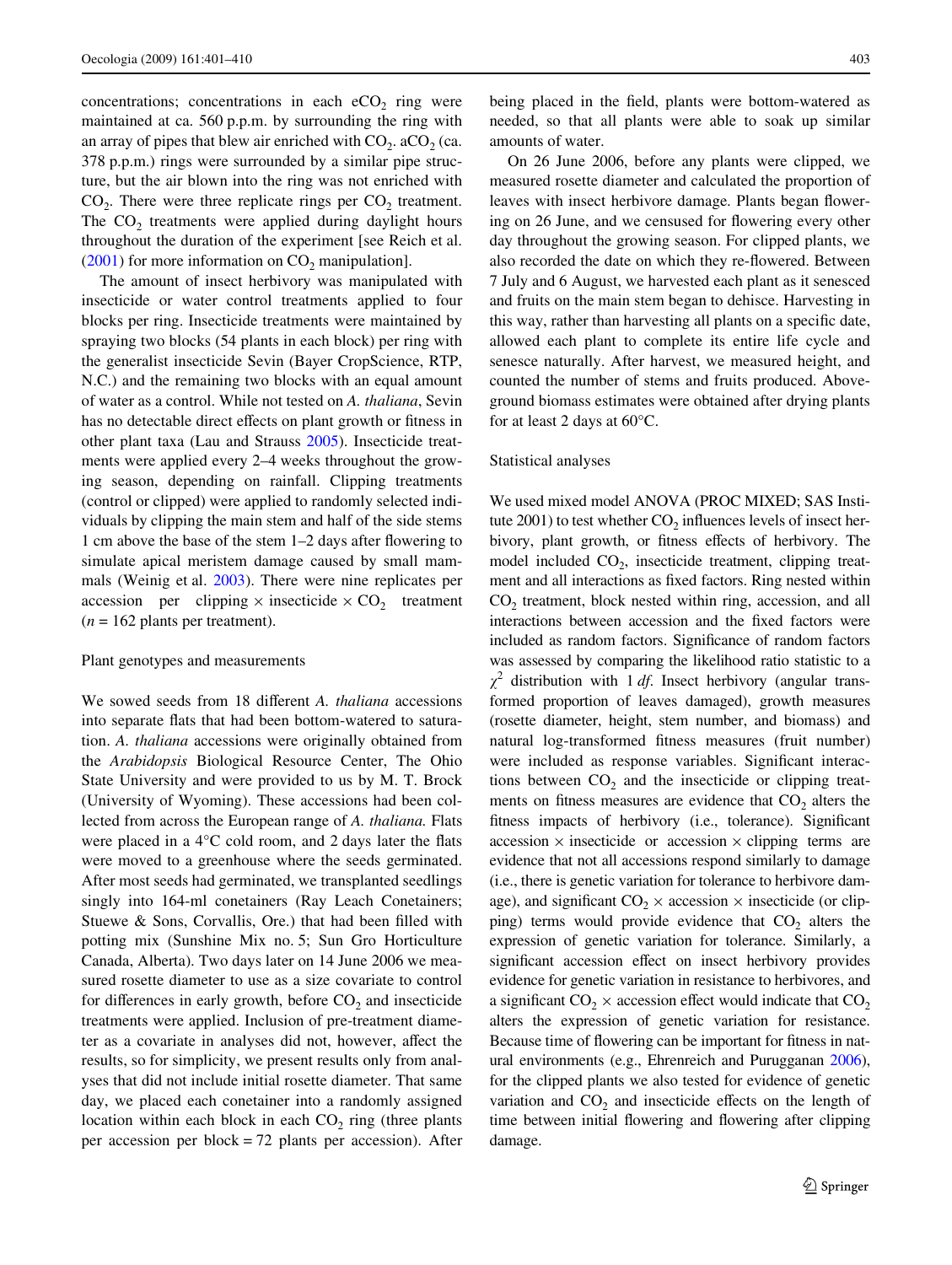To investigate how  $CO<sub>2</sub>$  affects the costs of tolerance to clipping, we calculated tolerance for each accession in each  $CO<sub>2</sub>$  treatment as the difference in mean fruit production between clipped and unclipped plants. Costs of tolerance to natural insect herbivory were not calculated because plants received relatively little herbivory and the insecticide treatments did not affect mean fitness (see "[Results](#page-3-0)"). The covariance between tolerance and accession mean fitness (fruit production) in the undamaged state is indicative of a cost of tolerance. Because the predictor and response variables are not independent (fitness in the unclipped treatment is the response variable and also part of the composite predictor variable tolerance), cost estimates may be biased (Mauricio and Rausher [1997](#page-9-15); Tiffin and Rausher [1999](#page-9-16)). To account for this artifactual covariance, we applied a correction developed by Mauricio and Rausher  $(1997)$  $(1997)$  and modified for discrete damage data by Tiffin and Rausher [\(1999](#page-9-16)). As in Tiffin and Rausher (1999), we estimate confidence intervals (CIs) for the corrected cost estimates in each  $CO<sub>2</sub>$  environment by jackknifing family means.

Because tolerance may be affected by the characteristics of undamaged plants ("constitutive traits"), damaged plants ("induced traits"), or plastic changes in trait values (Strauss et al. [2003](#page-9-17); Wise et al. [2008\)](#page-9-18), we conducted three series of partial correlation analyses to identify traits contributing to variation in tolerance. We calculated the partial correlations between tolerance and the accession mean values for traits (rosette diameter, aboveground biomass, height, stem number, flowering date, reflowering time, and senescence date) measured on either clipped or unclipped plants, as well as the change in trait values after clipping, in each  $CO<sub>2</sub>$  environment. We used partial correlation analyses to identify potential mechanisms of tolerance because tolerance is calculated using values of fitness in the damaged and undamaged states and many traits are correlated with fitness. As a result, traits correlated with fitness will appear to be correlated with tolerance, even if these traits do not contribute to variation in tolerance per se. The partial correlation approach controls for variation in fitness and, therefore, will identify traits that are correlated with tolerance—independent of their relationship with fitness. We also performed similar multiple regression analyses in which tolerance was included as the dependent variable and fitness and all traits were included as independent variables. We used Akaike's information criterion as implemented by the selection option in SAS (Proc REG) to select the best model for each class of predictor traits (either traits measured on damaged plants, traits measured on undamaged plants, or the difference in mean trait values of damaged and undamaged plants) in each  $CO<sub>2</sub>$  environment. In addition to accounting for covariances between tolerance and fitness, the multiple regression analyses also take into account the correlations between traits.

# <span id="page-3-0"></span>**Results**

#### Resistance and growth traits

We found significant among-accession variation in flowering time, rosette size, height, stem number, biomass, and fruit production (Tables [1](#page-3-1), [2\)](#page-4-0). We also found that, on average, plants in  $eCO<sub>2</sub>$  flowered 0.4 days earlier, had rosettes that were 17% larger, were 18% taller, and produced 16% more stems, 73% more biomass and 38% more fruits (Tables [1](#page-3-1), [2\)](#page-4-0). By contrast, we found no statistically significant evidence for variation among accessions in plant resistance to insect herbivore damage ( $P < 0.39$ ) or that  $CO<sub>2</sub>$  environment affected the proportion of leaves damaged by insect herbivores (lsmeans  $\pm$  1SE: aCO<sub>2</sub> 0.047  $\pm$  0.012; eCO<sub>2</sub> 0.050  $\pm$  0.012; Table [2\)](#page-4-0). Despite low levels of natural insect damage in all environments, the insecticide treatment significantly reduced the amount of insect folivore damage plants experienced (lsmean  $\pm$  1SE insecticide = 0.024  $\pm$  0.010; control =  $0.073 \pm 0.010$ ). Although clipping treatments were randomly imposed, plants assigned to the unclipped/ $eCO<sub>2</sub>$  treatment experienced less insect herbivory than other clipping  $\times$  CO<sub>2</sub> treatment combinations (lsmean  $\pm$  1SE: aCO<sub>2</sub>/clipped =  $0.044 \pm 0.014$ ; aCO<sub>2</sub>/unclipped =  $0.051 \pm 0.014$ ; eCO<sub>2</sub>/ clipped =  $0.063 \pm 0.013$ ; eCO<sub>2</sub>/unclipped =  $0.037 \pm 0.013$ ).

# Tolerance

Although insecticide significantly reduced herbivore damage, we found no evidence that insecticide significantly

<span id="page-3-1"></span>Table 1 ANOVA of the effects of *Arabidopsis thaliana* accession, and insecticide (*Insect.*), clipping (*Clip.*), and CO<sub>2</sub> treatments on final biomass and fruit production (both ln-transformed)

|                                      | <b>Biomass</b> |           | Fruit no. |          |
|--------------------------------------|----------------|-----------|-----------|----------|
|                                      | df             | F         | df        | F        |
| CO <sub>2</sub>                      | 20             | 35.53**** | 21        | $9.06**$ |
| Insect.                              | 20             | 0.32      | 21        | 1.00     |
| Clip.                                | 825            | 1.15      | 827       | $7.55**$ |
| $CO2 \times Insect.$                 | 20             | 0.88      | 20        | 0.30     |
| $CO_2 \times Clip.$                  | 825            | $4.09*$   | 825       | 1.11     |
| Insect. $\times$ Clip.               | 825            | 0.33      | 2,828     | 0.08     |
| $CO_2 \times$ Insect. $\times$ Clip. | 825            | 0.84      | 828       | 0.73     |
| Random factors $(\gamma^2)$          |                |           |           |          |
| Accession                            | $121.1***$     |           | 169.1**** |          |
| Ring(CO <sub>2</sub> )               | 0.0            |           | 0.0       |          |
| $Back(Insert. \times Ring)$          | $21.0***$      |           | $15.5***$ |          |

Significance of random factors was assessed with likelihood ratio tests. Results from models including initial size covariates were qualitatively similar

Values in bold indicate *P* < 0.05

\* *P* < 0.05, \*\**P* < 0.01, \*\*\**P* < 0.001, \*\*\*\**P* < 0.0001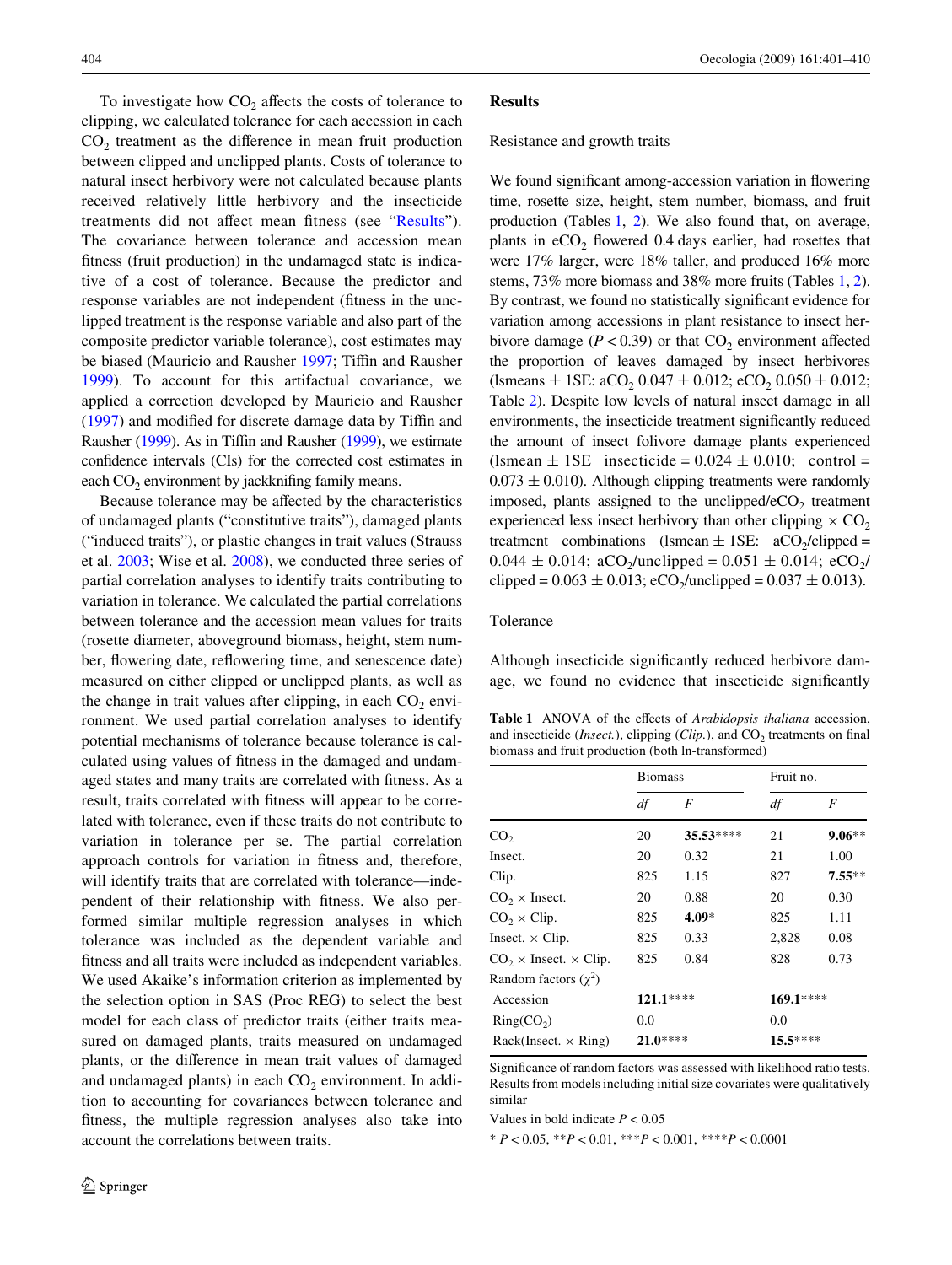|                                                 | Rosette diameter |                  |             | Flowering date   |           | Height           |          | Stem #           |         | Insect herbivory |  |
|-------------------------------------------------|------------------|------------------|-------------|------------------|-----------|------------------|----------|------------------|---------|------------------|--|
|                                                 | df               | $\boldsymbol{F}$ | df          | $\boldsymbol{F}$ | Df        | $\boldsymbol{F}$ | df       | $\boldsymbol{F}$ | df      | $\boldsymbol{F}$ |  |
| CO <sub>2</sub>                                 | 19.7             | $10.71**$        | 3.49        | $9.44*$          | 20        | 38.96****        | 20       | $13.28**$        | 4       | 0.05             |  |
| Insect.                                         | 19.7             | 2.15             | 836         | 0.25             | 20        | $3.67^{+}$       | 19       | 1.03             | 16      | $18.53***$       |  |
| Clip.                                           | 828              | 0.28             | 835         | 0.00             | 826       | 16.87****        | 828      | 46.62****        | 835     | 1.22             |  |
| $CO2 \times Insect.$                            | 19.7             | 0.08             | 836         | $7.14**$         | 20        | 1.38             | 19       | 0.44             | 16      | 0.87             |  |
| $CO_2 \times Clip.$                             | 829              | 0.88             | 836         | $2.85^{+}$       | 826       | 1.95             | 829      | $3.00^{+}$       | 838     | $4.01*$          |  |
| Insect. $\times$ Clip.                          | 829              | 1.09             | 834         | 1.12             | 826       | 0.01             | 829      | 0.23             | 837     | 0.84             |  |
| Insect. $\times$ Clip. $\times$ CO <sub>2</sub> | 829              | 0.14             | 835         | 0.05             | 826       | 0.35             | 829      | 0.09             | 837     | $11.66***$       |  |
| Random effects $(\gamma^2)$                     |                  |                  |             |                  |           |                  |          |                  |         |                  |  |
| Accession                                       | 85.1****         |                  | 1,342.8**** |                  | 386.2**** |                  | 93.8**** |                  | 0.7     |                  |  |
| Ring(CO <sub>2</sub> )                          | 0.0              |                  | 0.0         |                  | 0.0       |                  | 0.0      |                  | 0.8     |                  |  |
| $Back(Insert. \times Ring)$                     | $11.4***$        |                  | 0.0         |                  | $8.6***$  |                  | $5.6*$   |                  | $6.9**$ |                  |  |

<span id="page-4-0"></span>**Table 2** ANOVA of the effects of *A. thaliana* accession and insecticide, clipping, and CO<sub>2</sub> treatments on early season growth measures and on the amount of insect herbivory received

Significance of random factors was assessed with likelihood ratio tests. Results from models including interactions between accession and other factors were qualitatively similar. For abbreviations, see Table [1](#page-3-1)

Values in bold indicate *P* < 0.05

<sup>+</sup> *P* < 0.10, \**P* < 0.05, \*\**P* < 0.01, \*\*\**P* < 0.001, \*\*\*\**P* < 0.0001

affected early growth, final biomass or fruit production (Table [1,](#page-3-1) [2](#page-4-0); Fig. [1](#page-4-1)a, b). Plants grown in  $aCO<sub>2</sub>$  and sprayed with insecticide did, however, flower 0.4 days earlier than unsprayed plants whereas insecticide-treated plants grown in  $eCO<sub>2</sub>$  flowered 0.6 days later than unsprayed plants, resulting in a significant  $CO<sub>2</sub> \times$  insecticide effect on flowering date (Table [2\)](#page-4-0). Similar results were obtained when the actual amount or presence/absence of herbivory, rather than insecticide treatment, was used as a predictor variable in the analyses (results not shown).

Clipped plants produced significantly less biomass and fewer fruits than unclipped plants, although the effects of clipping were only statistically significant in the  $eCO<sub>2</sub>$ environment (clipping effect on fruit production,  $aCO<sub>2</sub>$  $F_{1,824} = 1.37$ ,  $P < 0.24$ ;  $eCO_2$ ,  $F_{1,831} = 7.58$ ,  $P < 0.006$ ;



In addition to the immediate ecological effect of  $CO<sub>2</sub>$  on tolerance to herbivory, it is possible that  $eCO<sub>2</sub>$  could influence the evolution of tolerance by altering the expression of tolerance and/or the costs (or benefits) of tolerance. Estimates of tolerance for plants of a given genotype grown in  $aCO<sub>2</sub>$ were not tightly correlated with estimates for plants grown in eCO<sub>2</sub> environments ( $r = 0.17$ ,  $P = 0.49$ ). The lack of strong correlation suggests that the accessions that are most tolerant to clipping in  $aCO<sub>2</sub>$  are not necessarily the most tolerant





<span id="page-4-1"></span>Fig. 1 Effects of clipping and insecticide treatments (shaded bars represent insecticide-treated plants, *open bars* represent no insecticide controls) on biomass (**a**) and fruit production (**b**) in ambient  $CO_2$  $(aCO<sub>2</sub>)$  and elevated  $CO<sub>2</sub> (eCO<sub>2</sub>)$  environments. Values shown are

back-transformed lsmeans  $\pm$  1SE. *Different letters* denote significant differences among treatments, corrected for multiple comparisons within tests with a Tukey correction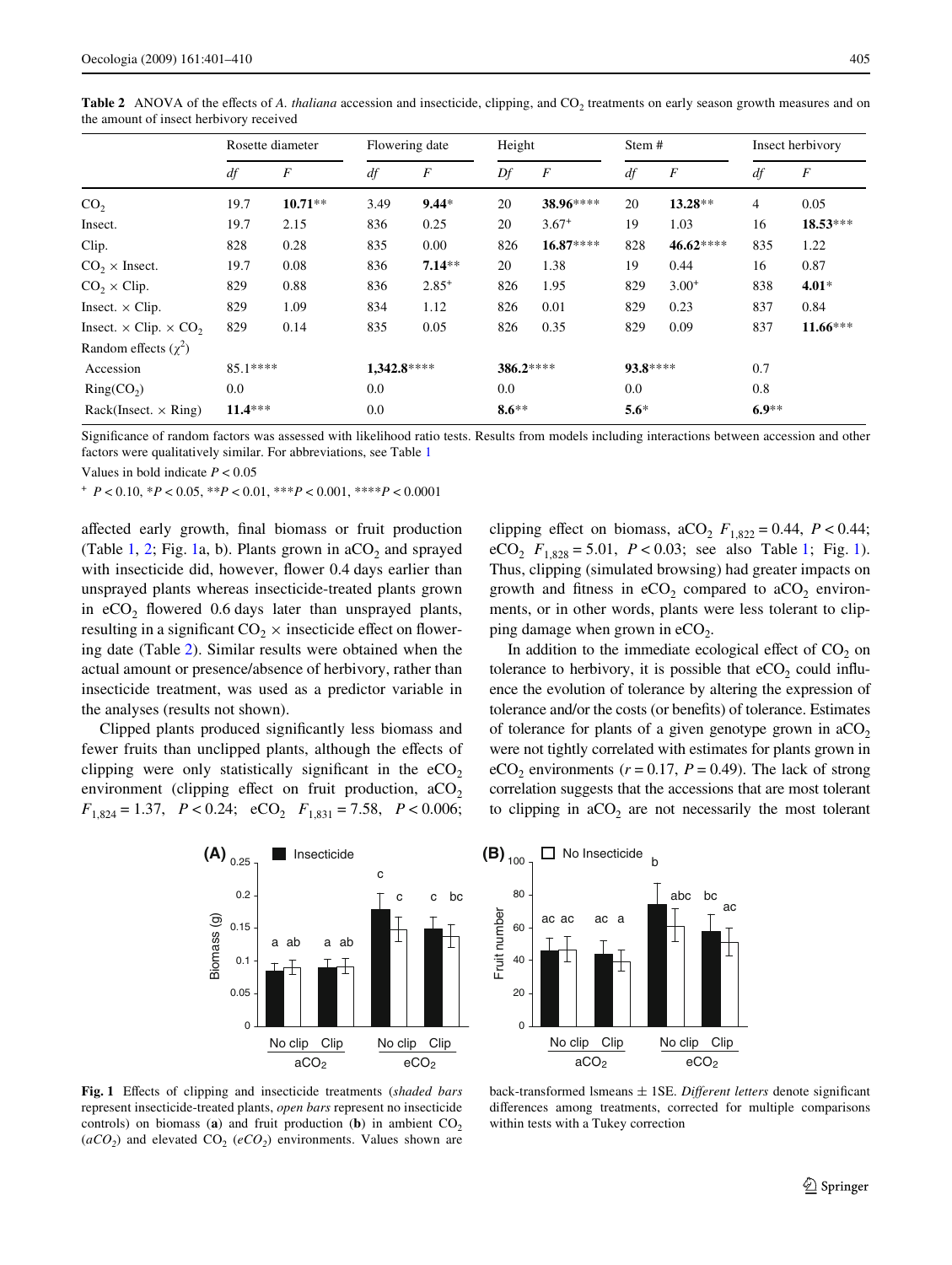under  $eCO_2$ . Tolerance was, however, lower in the  $eCO_2$  than the  $aCO<sub>2</sub>$  environment for the majority of accessions (Fig. [2\)](#page-5-0). We detected significant costs of tolerance in the  $eCO<sub>2</sub>$  treatment, but not in  $aCO<sub>2</sub>$  (mean corrected covariance between tolerance and fitness of unclipped plants  $\pm$  95% CI: eCO<sub>2</sub>  $-73.49 \pm 12.08$ , aCO<sub>2</sub> 1.12  $\pm$  13.28). Moreover the 95% CIs of these corrected covariances do not overlap, indicating that the costs of tolerance were greater in the  $eCO<sub>2</sub>$  than  $aCO<sub>2</sub>$  environment. Together, these findings suggest that  $eCO<sub>2</sub>$  could alter the evolution of tolerance. These results should be interpreted with caution, however, since we failed to detect significant genetic variation in tolerance to clipping: the effects clipping had on biomass and fruit production did not appear to vary among accessions (non-significant clipping  $\times$  accession interactions on biomass  $\chi^2 = 0.0$ , *P* > 0.5 and fruit production  $\chi^2$  = 0.9, *P* > 0.4).

We detected no evidence that the fitness effect of damage from one type of herbivore was affected by damage from the second (no clipping  $\times$  insecticide interactions on fitness; Table [1](#page-3-1)). However, clipped plants that were not sprayed with insecticide re-flowered 0.6 days later than clipped plants that were protected from insect herbivory with insecticide  $(F_{1,410} = 9.62, P = 0.0021)$ .

## Mechanisms of tolerance

Tolerance in both the  $aCO<sub>2</sub>$  and  $eCO<sub>2</sub>$  environments was correlated negatively with several traits measured on undamaged plants, including aboveground biomass, rosette



<span id="page-5-0"></span>Fig. 2 Relationship between tolerance to clipping in aCO<sub>2</sub> versus  $eCO<sub>2</sub>$  environments. Tolerance was calculated for each accession as the difference between mean fruit production of unclipped versus clipped individuals. Each accession is represented by one data point. Most accessions showed no effect or a reduction in tolerance under  $eCO<sub>2</sub>$  (points fell below the [1](#page-4-1):1 line). For abbreviations, see Fig. 1

diameter, and number of stems as well as the plastic changes following clipping in these same traits (Table [3](#page-6-0)). The partial correlation analyses, which control for the covariance between these traits and fitness, however, revealed a significant relationship between tolerance and only a few phenotypic traits: tolerance was correlated with earlier flowering and senescence dates of undamaged plants in  $eCO<sub>2</sub>$  environments and plastic increases in biomass and rosette diameter in response to clipping in both  $CO<sub>2</sub>$  environments. The multiple regression analyses, which account for both covariances with fitness and correlations among predictor variables, corroborated the partial correlation results; tolerance was correlated with earlier senescence dates, and also with plastic increases in plant aboveground biomass and rosette diameter, at least in some environments (Table [3\)](#page-6-0). Interestingly, the multiple regression analyses also indicated a significant association between tolerance and later flowering dates.

## **Discussion**

Our study of *A. thaliana* growing in ambient and  $eCO<sub>2</sub>$ environments revealed little evidence that  $CO<sub>2</sub>$  altered the amount of natural insect damage plants experienced. The lack of evidence that  $CO<sub>2</sub>$  altered resistance, or the amounts of damage plants received, is somewhat surprising given that C:N ratios of plant tissues are often greater in plants grown in  $eCO<sub>2</sub>$  environments. Greater C:N often causes herbivores to increase consumption to compensate for lower plant quality, resulting in increased herbivore damage (reviewed in Lincoln et al. [1993;](#page-8-10) Bezemer and Jones [1998](#page-8-2); Stiling and Cornelissen [2007\)](#page-9-5). However, predicting the effects of  $eCO<sub>2</sub>$  on amounts of herbivore damage is not straightforward because C-based defenses also might increase under  $eCO<sub>2</sub>$ , which could reduce attack by herbivores (Lincoln et al. [1993](#page-8-10); Bezemer and Jones [1998;](#page-8-2) Stiling and Cornelissen [2007\)](#page-9-5). For example, Bidart-Bouzat et al. [\(2005\)](#page-8-11) recently documented greater induction of glucosinolate defenses in  $A$ . *thaliana* grown in  $eCO<sub>2</sub>$  compared to plants grown in  $aCO<sub>2</sub>$ . Glucosinolates typically reduce damage from generalist herbivores but are positively related to damage from specialist herbivores such as *Phylotreta cruciferae* (Siemens and Mitchell-Olds [1998](#page-9-19)), the most abundant herbivore in our study. Of course, the production of other chemical defenses (e.g., myrosinase) may also be influenced by  $CO<sub>2</sub>$  in ways that make the prediction of eCO<sub>2</sub> effects difficult. In fact, effects of eCO<sub>2</sub> on plant– herbivore interactions appear to vary widely, with several other studies also observing only minimal effects of  $eCO<sub>2</sub>$ on amounts of herbivory (e.g., Diaz et al. [1998](#page-8-12); Goverde et al. [2002;](#page-8-13) Lau et al. [2007](#page-8-14); Lau et al. [2008;](#page-8-15) see also Watt et al. [1993](#page-9-20)).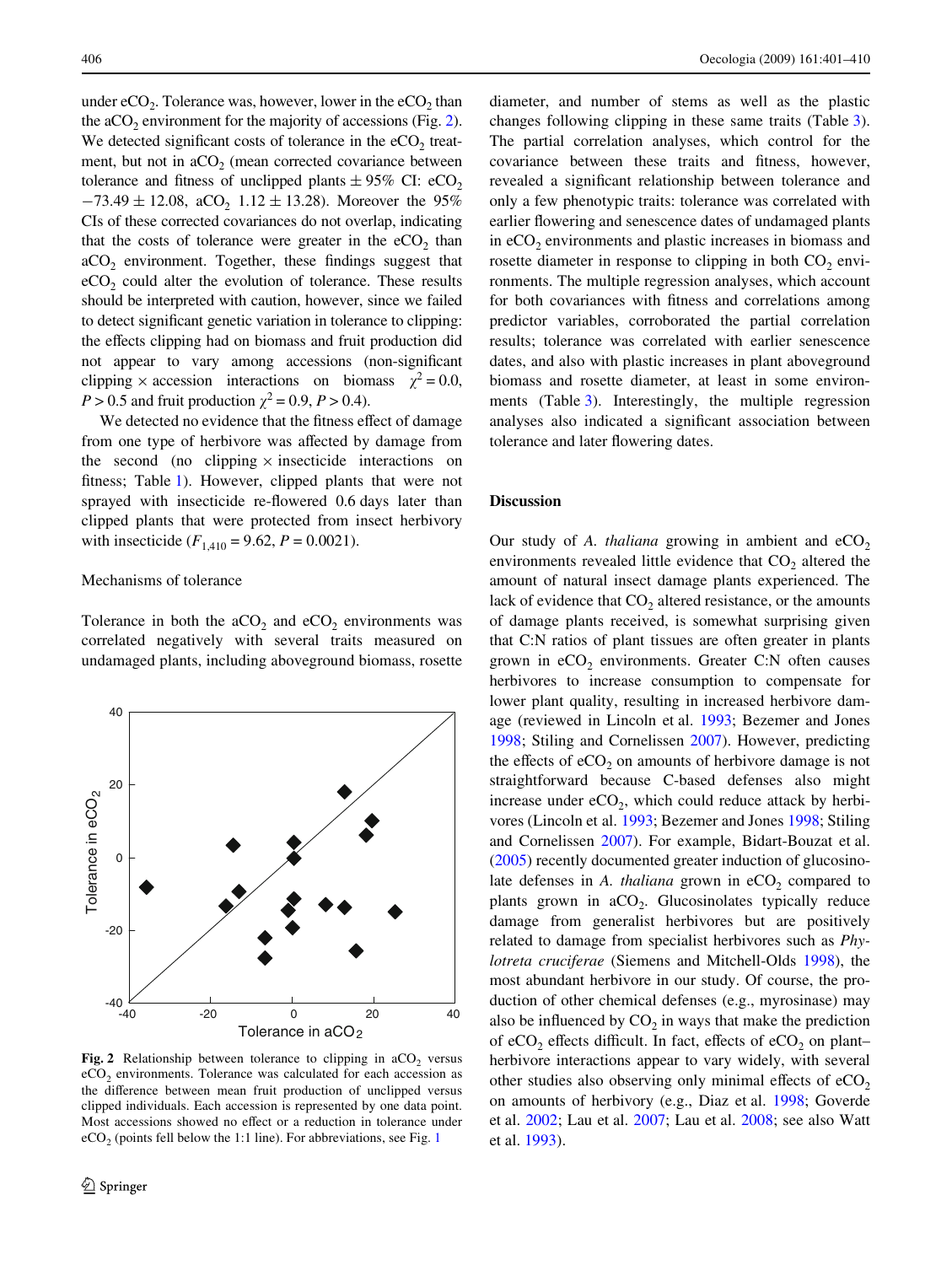<span id="page-6-0"></span>**Table 3** Correlations between tolerance and growth or phenological traits  $(r<sub>xy</sub>)$ , partial correlations between tolerance and growth or phenological traits after correcting for covariances with fitness  $(r_{xyz})$ , and

partial regression coefficients  $(\beta)$  from the best fit model predicting tolerance based on plant traits

| Trait                                                | aCO <sub>2</sub> |             |            | eCO <sub>2</sub> |            |           |  |
|------------------------------------------------------|------------------|-------------|------------|------------------|------------|-----------|--|
|                                                      | $r_{xy}$         | $r_{xy,z}$  | $\beta$    | $r_{xy}$         | $r_{xy.z}$ | $\beta$   |  |
| Independent traits measured on undamaged plants      |                  |             |            |                  |            |           |  |
| <b>Biomass</b>                                       | $-0.63**$        | $-0.44^{+}$ |            | $-0.47^+$        | $-0.22$    |           |  |
| Diameter                                             | $-0.49*$         | $-0.25$     |            | $-0.42^{+}$      | $-0.36$    |           |  |
| Stem no.                                             | $-0.49*$         | $-0.18$     |            | $-0.42**$        | 0.01       |           |  |
| Height                                               | $-0.32$          | 0.07        |            | $-0.20$          | 0.25       |           |  |
| Flowering date                                       | $-0.02$          | $-0.32$     | $4.05***$  | 0.00             | $-0.52*$   |           |  |
| Senescence date                                      | $-0.10$          | $-0.47^+$   | $-5.90***$ | $-0.12$          | $-0.66**$  | $-1.80**$ |  |
| Independent traits measured on damaged plants        |                  |             |            |                  |            |           |  |
| <b>Biomass</b>                                       | 0.06             | $-0.24$     |            | $-0.11$          | $-0.03$    |           |  |
| Diameter                                             | $-0.14$          | $-0.33$     |            | $-0.16$          | $-0.12$    | $-1.35$   |  |
| Stem no.                                             | 0.20             | 0.15        |            | 0.27             | 0.29       | 3.67      |  |
| Height                                               | $-0.08$          | $-0.37$     | $2.18^{+}$ | $-0.12$          | $-0.03$    |           |  |
| Flowering date                                       | $-0.01$          | 0.25        | 0.06       | $-0.04$          | $-0.20$    |           |  |
| Senescence date                                      | 0.05             | 0.33        |            | 0.01             | $-0.15$    |           |  |
| Plastic changes in trait means in response to damage |                  |             |            |                  |            |           |  |
| <b>Biomass</b>                                       | $0.86***$        | $0.87***$   | 13.05****  | $0.56*$          | $0.57**$   |           |  |
| Diameter                                             | $0.49*$          | $0.46^{+}$  | -          | $0.50*$          | $0.67**$   | $8.00***$ |  |
| Stem no.                                             | $0.50*$          | 0.32        |            | $0.56*$          | 0.36       |           |  |
| Height                                               | 0.29             | 0.30        |            | 0.04             | 0.26       |           |  |
| Flowering date                                       | 0.03             | $-0.01$     | $3.66*$    | $-0.21$          | $-0.13$    |           |  |
| Senescence date                                      | $0.41^{+}$       | 0.37        |            | $0.44+$          | 0.26       | 5.89**    |  |

Results are shown for independent traits measured on undamaged plants, damaged plants, or the plastic changes in trait means in response to damage.  $aCO_2$  Ambient CO<sub>2</sub>,  $eCO_2$  elevated CO<sub>2</sub>

<sup>+</sup> *P* < 0.10, \**P* < 0.05, \*\**P* < 0.01, \*\*\**P* < 0.001, \*\*\*\**P* < 0.0001

Although fewer studies have investigated how atmospheric  $CO<sub>2</sub>$  concentrations affect the fitness consequences of herbivore damage, as opposed to effects of  $CO<sub>2</sub>$  on the amount of damage, most studies (including this one) have generally found that  $eCO<sub>2</sub>$  decreases tolerance to herbivory (e.g., Bidart-Bouzat et al. [2004](#page-8-16); Marshall et al. [2008](#page-8-7)), although in several cases the effect is small and not statisti-cally significant (e.g., Fajer et al. [1991;](#page-8-17) Johnson and Lincoln [2000](#page-8-18); Wilsey [2001](#page-9-21)). Moreover, these studies have examined tolerance to many types of damage, including artificial folivory, simulated browsing, belowground nematode herbivory, and natural insect herbivory, in annual and perennial grasses and forbs grown in either growth chambers or field environments. Taken together, these results suggest that plants grown in  $eCO<sub>2</sub>$  environments will be less tolerant than plants gown in  $aCO<sub>2</sub>$  environments. Because herbivory has more negative fitness effects when plants are grown in  $eCO<sub>2</sub>$ , herbivores reduced the positive effect of eCO<sub>2</sub> on fitness. In fact, in our study, *A. thaliana* only experienced a statistically significant increase in fruit production in response to  $eCO<sub>2</sub>$  when they were not clipped and were protected from insect herbivory with insecticide (Fig. [1\)](#page-4-1). Thus, the indirect effect that results from  $eCO<sub>2</sub>$ altering the fitness consequences of herbivory largely negates the direct positive effects of  $eCO<sub>2</sub>$  on plant growth and reproduction. Such indirect effects may explain why the growth-stimulating effects of  $eCO<sub>2</sub>$  are often reduced in more complex, ecologically realistic environments [e.g., field versus growth chamber studies (Ainsworth and Long [2005](#page-8-19))].

Our data suggest that higher concentrations of atmospheric CO<sub>2</sub> also may alter selection on *A. thaliana* tolerance to herbivory. In particular, we detected higher costs of tolerance to clipping, in the form of a negative correlation between tolerance and fitness in the absence of damage, for plants grown in the  $eCO<sub>2</sub>$  than the  $aCO<sub>2</sub>$  environment. Unless increases in atmospheric  $CO<sub>2</sub>$  concentration are accompanied by large increases in herbivory, the higher cost of tolerance is expected to weaken the strength of selection for tolerance as atmospheric  $CO<sub>2</sub>$  concentrations increase. We detected little evidence that tolerance to clipping is genetically variable, however, so the likelihood that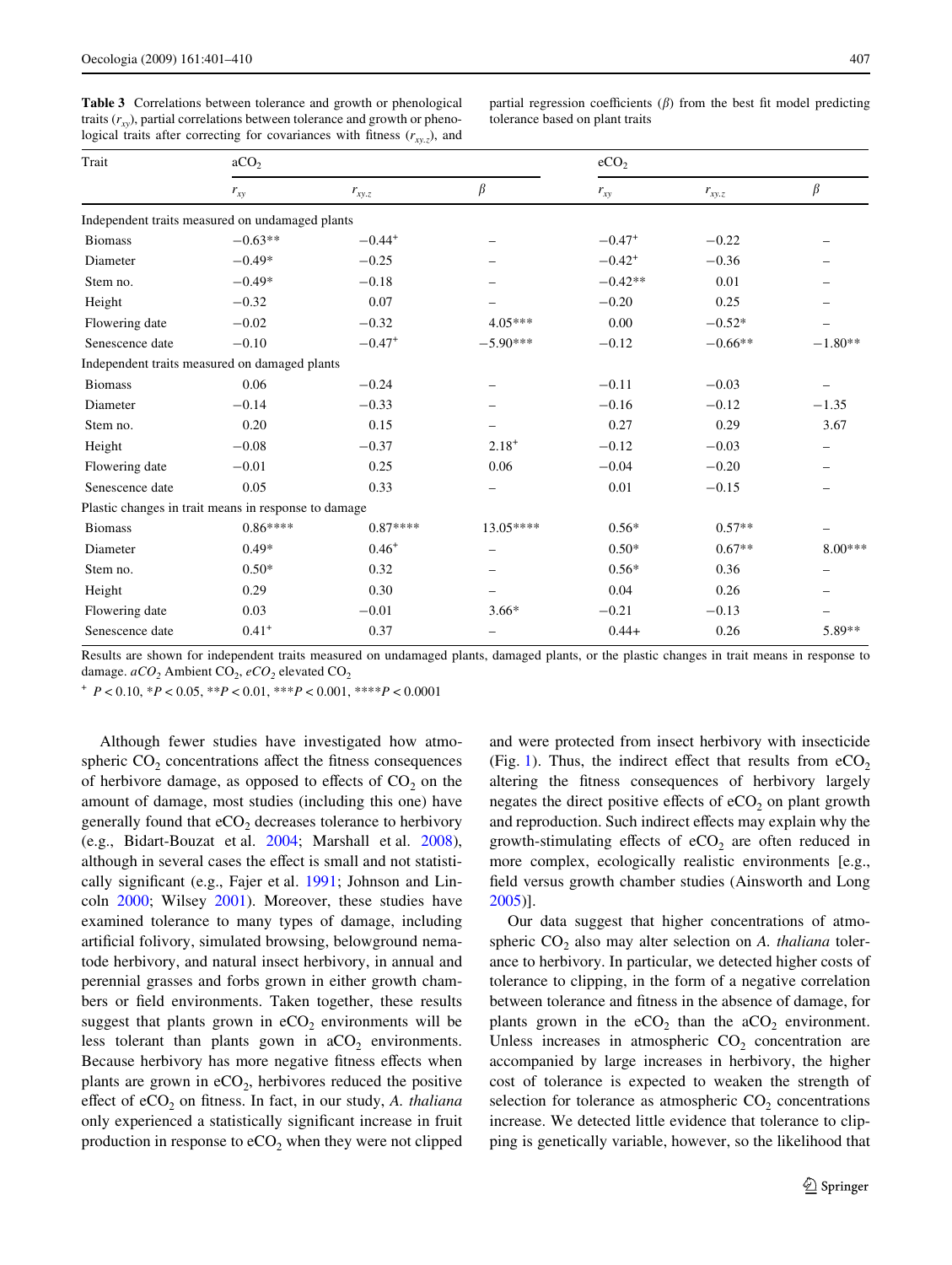tolerance will respond to such changes in selection may be minimal. The lack of evidence for genetic variation may be due more to low power than a true lack of genetic variation, however, especially since genetic variation for tolerance to herbivory has been reported in many species, including *A. thaliana* (Mauricio and Rausher [1997](#page-9-15); Weinig et al. [2003\)](#page-9-14).

# Resource availability

Reduced tolerance in  $eCO<sub>2</sub>$  environments appears to be inconsistent with the CCH and the LRM, both of which predict higher tolerance with increased availability of resources. The application of the LRM, the prevailing model of how resource availability affects tolerance, is based on identifying  $CO<sub>2</sub>$  as the focal resource limiting plant growth. This assumption is supported by the fact that plants in the  $eCO<sub>2</sub>$  environment grew significantly larger than plants in the  $aCO<sub>2</sub>$  environment. Application of the LRM also requires an understanding of how herbivore damage affects the acquisition or use of resources. Because herbivores remove photosynthetic material, herbivory should decrease the assimilation or acquisition of  $CO<sub>2</sub>$  and, therefore, the LRM would predict higher tolerance in the high-resource  $eCO<sub>2</sub>$  environment. Removal of stems should also remove C and thus is likely to increase C demand leading also to the prediction of increased tolerance to clipping in the eCO<sub>2</sub> environment. Instead, we found that  $eCO_2$ reduced tolerance to clipping damage and also tended to reduce tolerance to insect folivory (Fig. [1\)](#page-4-1). It is possible, however, that plants grown in  $eCO<sub>2</sub>$  environments were larger than plants grown in  $aCO<sub>2</sub>$  not because of the direct effects of  $CO<sub>2</sub>$ , but due to indirect effects on other potentially limiting resources, such as water or nutrient availability that result from  $eCO<sub>2</sub>$  increasing water use efficiency and/or altering nutrient use efficiencies (reviewed in Körner [2003](#page-8-20)). If this is the case, predictions of the LRM are less clear. For example, if the removal of aboveground plant parts had weak effects on the acquisition of the limiting resource (as might be expected if it were water or nutrients), the LRM would predict higher, lower or equal tolerance in  $eCO<sub>2</sub>$  environments, depending on whether acquisition of alternate resources was limiting plant growth in  $eCO<sub>2</sub>$  conditions and whether herbivore damage exacerbates or reduces this resource limitation.

Regardless of whether  $CO<sub>2</sub>$  or a different resource limited plant growth in the  $aCO<sub>2</sub>$  environment, our finding of reduced tolerance in the  $eCO_2$ -grown plants is consistent with predictions from the GRM, which predicts that plants should be less tolerant of damage when growing in resource-rich environments. Interestingly, the GRM appears to predict the effects that water or nutrients (i.e., resources acquired through below-ground tissues) have on tolerance nearly as well as the LRM model, correctly predicting how these resources impact tolerance in 23 of 30 cases (Wise and Abrahamson [2007\)](#page-9-7). In contrast, the CCH fails to predict the effects of water and nutrients on tolerance, but does successfully predict how aboveground resources (light) impact tolerance (ten of 11 cases) (Wise and Abrahamson  $2007$ ). If in our study  $eCO<sub>2</sub>$  had a greater impact on plant growth through indirect effects on water balance or nutrient availability, rather than direct effects on  $CO<sub>2</sub>$  supply, then the eCO<sub>2</sub> treatment would have affected below-ground resources more than above-ground resources. Because of the challenges in correctly identifying limiting resources and how herbivory alters the acquisition of these resources and applying the LRM, it may be valuable to consider multiple models of tolerance, utilizing the GRM for below-ground and the CCH for above-ground resources, rather than strive towards a single unified model.

# Mechanisms of tolerance

The partial correlation analyses revealed evidence that genotypes that flowered and senesced earlier when undamaged and maintained larger aboveground biomass and rosette diameter in response to clipping were more tolerant of clipping damage. The multiple regression approach also indicated that tolerance was associated with later senescence dates, as well as with plastic increases in biomass  $(aCO<sub>2</sub>)$  or rosette diameter (eCO<sub>2</sub> environment) in response to damage. Interestingly, the multiple regression analysis also revealed evidence that tolerance was increased by delayed (not accelerated) flowering, at least in the  $aCO<sub>2</sub>$ environment. The apparently differing effect of flowering time detected from the partial correlation compared to regression models reflects correlations among the predictor variables. In particular, flowering time is positively and tightly correlated with senescence date  $(r = 0.94,$  $P < 0.0001$ ) and the effects of flowering time that are independent of senescence date are evaluated in the partial regression model only. In other words, in the partial correlation analyses, which examine correlations between traits and tolerance independent of their effect of fitness but do not account for correlations between traits, the strong positive correlation with senescence time may have overwhelmed the relationship between delayed flowering and tolerance. Phenological traits may underlie variation in tolerance because plants that flowered later may have accumulated more resources that would then be available for re-growth following damage. The associations between plastic changes in biomass or rosette diameter and tolerance also suggest that patterns of resource re-allocation in response to damage may be important to tolerating clipping. Specifically, the positive relationship between the difference in biomass between clipped and unclipped plants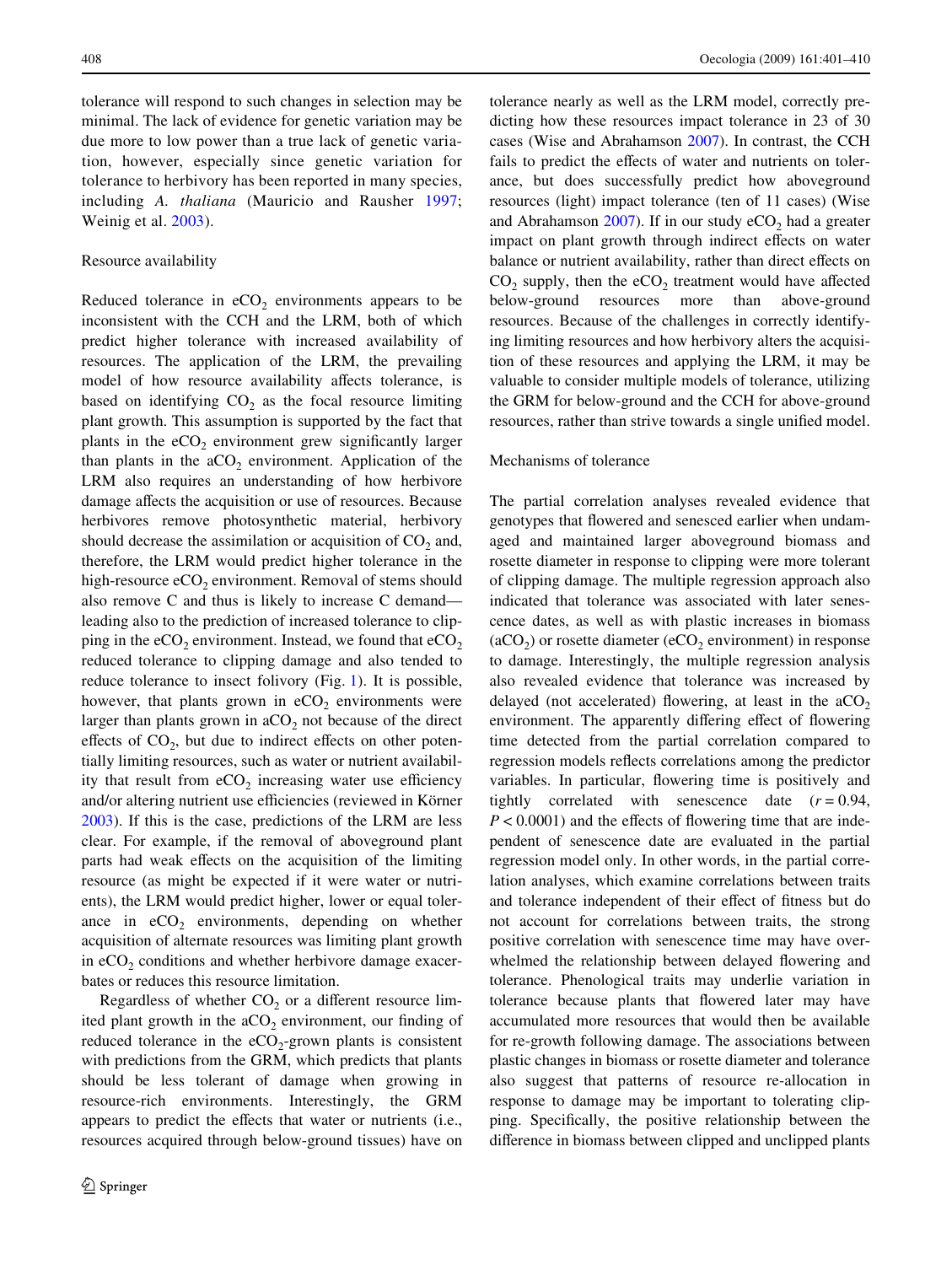and tolerance may imply that those genotypes that most effectively reallocate resources from roots to shoots are most tolerant. Such plants should have a greater (less negative) difference in biomass than genotypes that are less effective at reallocating resources or that have fewer belowground resources to reallocate.

In contrast to the partial correlations and multiple regression analyses, standard correlation analyses revealed significant negative correlations between tolerance and rosette diameter, stem number, and biomass measured in the undamaged state, as well as plastic changes in these same traits following clipping. However, these significant Pearson correlations do not provide evidence for these traits being mechanisms of tolerance. The reason for this is that tolerance is a function of fitness, and thus any trait correlated with fitness also likely will be correlated with tolerance. Accounting for the correlation between fitness and tolerance offers an opportunity to identify traits that underlie variation in tolerance independent of their relationship with the fitness estimates used to estimate tolerance. Multiple regression in which fitness is included as an independent variable takes this one step further and also accounts for correlations between predictor variables that may obscure relationships between a particular trait and tolerance. Accordingly, we advocate the use of partial correlations and multiple regressions that include fitness as an independent variable for identifying the traits underlying tolerance to herbivory. These approaches should also be used to identify traits associated with plastic responses in general, not just tolerance to herbivore damage.

# Conclusion

The data from this study inform how changing resource availability may influence plant tolerance to herbivory. More generally our results highlight that predicting how global environmental changes affect plant populations requires an understanding of indirect effects, including effects on both the intensity and fitness consequences of species interactions. Our results show that elevated atmospheric  $CO<sub>2</sub>$  concentrations may affect plant–herbivore interactions not by altering the amount of damage plants experience, but by changing the fitness consequences of that damage, i.e., tolerance. These environmentally dependent shifts in tolerance may, in turn, have consequences for plant population dynamics, potentially reducing the beneficial impacts of increased resource availability on plant growth and reproduction.

Acknowledgments We thank A. Mueller for field and laboratory assistance, P. Reich for allowing us to use the BioCON experiment at Cedar Creek Natural History Area, and J. Conner for providing helpful comments on an earlier draft of this manuscript. This project was funded primarily by NSF IOB 0417094 to P. Tiffin, R. Shaw, and P. Reich and secondarily by NSF LTER (DEB 0080382) and Biocomplexity (0322057) programs. This is W. K. Kellogg Biological Station contribution no. 1,465. The experiments described herein comply with current laws of the United States of America.

# **References**

- <span id="page-8-19"></span>Ainsworth EA, Long SP (2005) What have we learned from 15 years of free-air  $CO_2$  enrichment (FACE)? A meta-analytic review of the responses of photosynthesis, canopy properties and plant production to rising  $CO<sub>2</sub>$ . New Phytol 165:351–371
- <span id="page-8-6"></span>Alward RD, Joern A (1993) Plasticity and overcompensation in grass responses to herbivory. Oecologia 95:358–364
- <span id="page-8-0"></span>Bazzaz FA (1990) The response of natural ecosystems to the rising global CO<sub>2</sub> levels. Annu Rev Ecol Syst 21:167-196
- <span id="page-8-2"></span>Bezemer TM, Jones TH (1998) Plant–insect herbivore interactions in elevated atmospheric  $CO<sub>2</sub>$ : quantitative analyses and guild effects. Oikos 82:212–222
- <span id="page-8-16"></span>Bidart-Bouzat MG, Portnoy S, DeLucia EH, Paige KN (2004) Elevated CO<sub>2</sub> and herbivory influence trait integration in *Arabidopsis thaliana*. Ecol Lett 7:837–847
- <span id="page-8-11"></span>Bidart-Bouzat MG, Mithen R, Berenbaum MR (2005) Elevated  $CO<sub>2</sub>$ influences herbivory-induced defense responses of *Arabidopsis thaliana*. Oecologia 145:415–424
- <span id="page-8-1"></span>Brooker RW (2006) Plant–plant interactions and environmental change. New Phytol 171:271–284
- <span id="page-8-3"></span>Coviella CE, Trumble JT (1999) Effects of elevated atmospheric carbon dioxide on insect–plant interactions. Conserv Biol 13:700–712
- <span id="page-8-12"></span>Diaz S, Fraser LH, Grime JP, Falczuk V (1998) The impact of elevated CO<sub>2</sub> on plant–herbivore interactions: experimental evidence of moderating effects at the community level. Oecologia 117:177-186
- <span id="page-8-9"></span>Ehrenreich IM, Purugganan MD (2006) The molecular genetic basis of plant adaptation. Am J Bot 93:953–962
- <span id="page-8-17"></span>Fajer ED, Bowers MD, Bazzaz FA (1991) Performance and allocation patterns of the perennial herb, *Plantago lanceolata*, in response to simulated herbivory and elevated  $CO<sub>2</sub>$  environments. Oecologia 87:37–42
- <span id="page-8-13"></span>Goverde M, Erhardt A, Niklaus PA (2002) In situ development of a satyrid butterfly on calcareous grassland exposed to elevated carbon dioxide. Ecology 83:1399–1411
- <span id="page-8-4"></span>Hawkes CV, Sullivan JJ (2001) The impact of herbivory on plants in different resource conditions: a meta-analysis. Ecology 82:2045– 2058
- <span id="page-8-5"></span>Hilbert DW, Swift DM, Detling JK, Dyer MI (1981) Relative growth rates and the grazing optimization hypothesis. Oecologia 51:14–18
- <span id="page-8-18"></span>Johnson SL, Lincoln DE (2000) Allocation responses to  $CO<sub>2</sub>$  enrichment and defoliation by a native annual plant *Heterotheca subaxillaris*. Glob Change Biol 6:767–778
- <span id="page-8-20"></span>Körner C (2003) Ecological impacts of atmospheric  $CO<sub>2</sub>$  enrichment on terrestrial ecosystems. Philos Trans R Soc Biol 361:2023–2041
- <span id="page-8-8"></span>Lau JA, Strauss SY (2005) Insect herbivores drive important indirect effects of exotic plants on native communities. Ecology 86:2990– 2997
- <span id="page-8-14"></span>Lau JA, Shaw RG, Reich PB, Shaw FH, Tiffin P (2007) Strong ecological but weak evolutionary effects of elevated  $CO<sub>2</sub>$  on a recombinant inbred population of *Arabidopsis thaliana*. New Phytol 175:351–362
- <span id="page-8-15"></span>Lau JA, Strengbom J, Stone LR, Reich PB, Tiffin P (2008) Direct and indirect effects of  $CO<sub>2</sub>$ , nitrogen, and community diversity on plant–enemy interactions. Ecology 89:226–236
- <span id="page-8-10"></span>Lincoln DE, Fajer ED, Johnson RH (1993) Plant insect herbivore interactions in elevated  $CO<sub>2</sub>$  environments. Trees 8:64–68
- <span id="page-8-7"></span>Marshall CB, Avila-Sakar G, Reekie EG (2008) Effects of nutrient and CO<sub>2</sub> availability on tolerance to herbivory in *Brassica rapa*. Plant Ecol 196:1–13